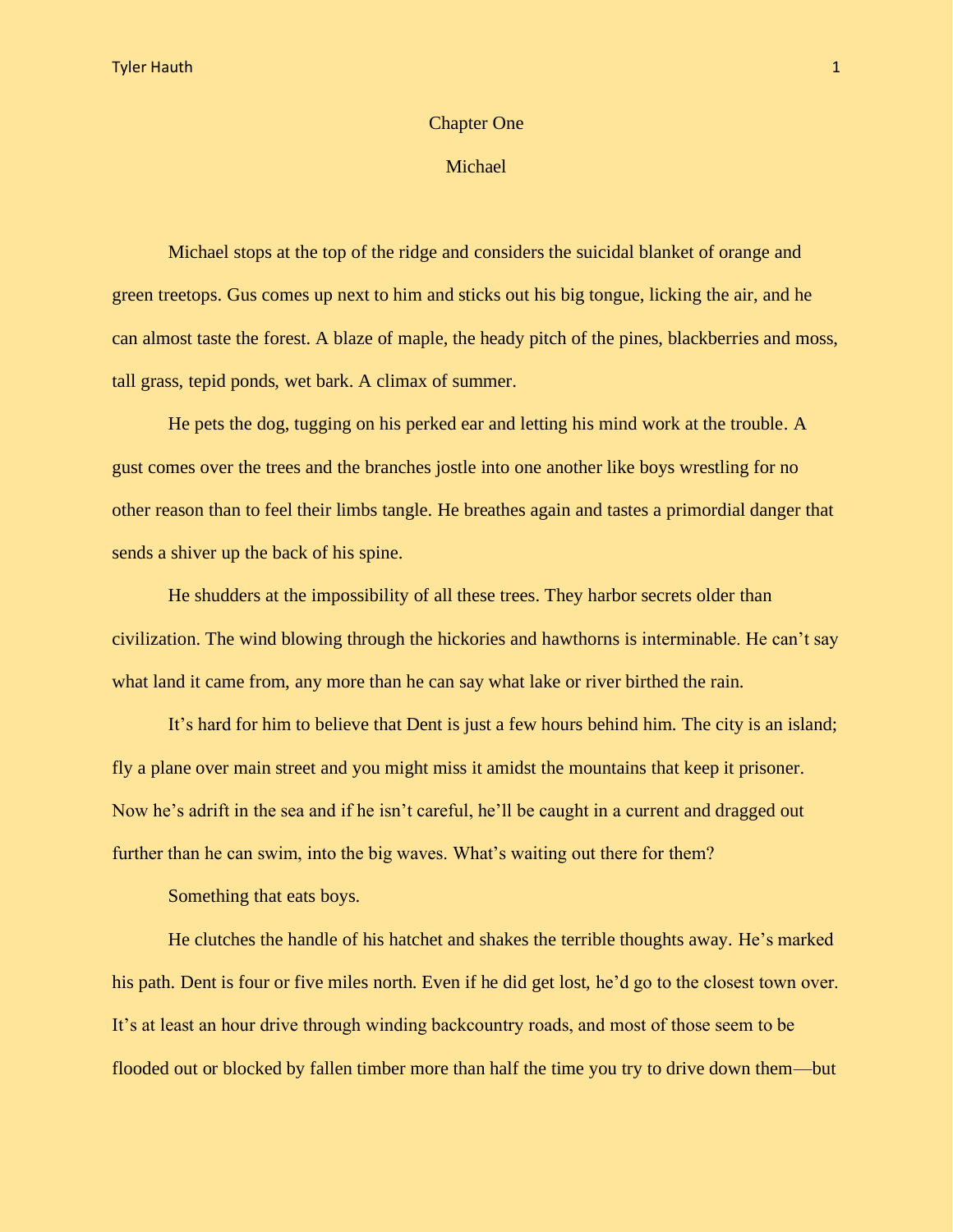he wouldn't be driving, would he? No, he'd hike there, and maybe it would take an extra day, and he'd be real tired and have to sleep out in the woods, but he'd get there.

Then he'd tell a wild story about a little city called Dent with a one man police force. He'd tell how every summer for as long as anyone could remember two boys go missing from Dent and no one in the damn world seems to care. But *he's* trying to put a stop to. Then when it came time to go home he found he couldn't quite find where to go and…

But no, none of that is real. He's here, looking out at the woods he grew up in, breathing in the horror that looms in and around them. Yes, Michael thinks no one knows the Ozarks better than him. He follows Grandpa's rules to keep safe, which aren't even Grandpa's rules according to Dad, no, they were *his* Grandpa's rules, and Michael thinks probably someone taught him the rules, too.

The first and most important is to never walk in the woods alone. There's something in the 1900 square miles of national forest that hold Dent prisoner that doesn't belong. There's something *(hungry)* that came, perhaps, a long time before people lived here and will maybe be around a long time after they're gone. Something that grinds its teeth on young white bones and eats sweet meat like Michael's dad eats sausage for breakfast. A grownup might call it an animal, or a predator, but Michael knows the truth.

It's a monster, and it's been around since before God made the green Earth.

The problem is that adults don't like to think there's something they don't know about, and so they blame everything on things they *do* know about. Michael hacks a path through a dense bit of brush and moss, shaking his head angrily at the thought. This brush is another one of the troubles. The forest is thick enough to hide the truth. The streams and lakes that pool and run around the base of the plateaus are deep and swift. He couldn't swim deep down in those lakes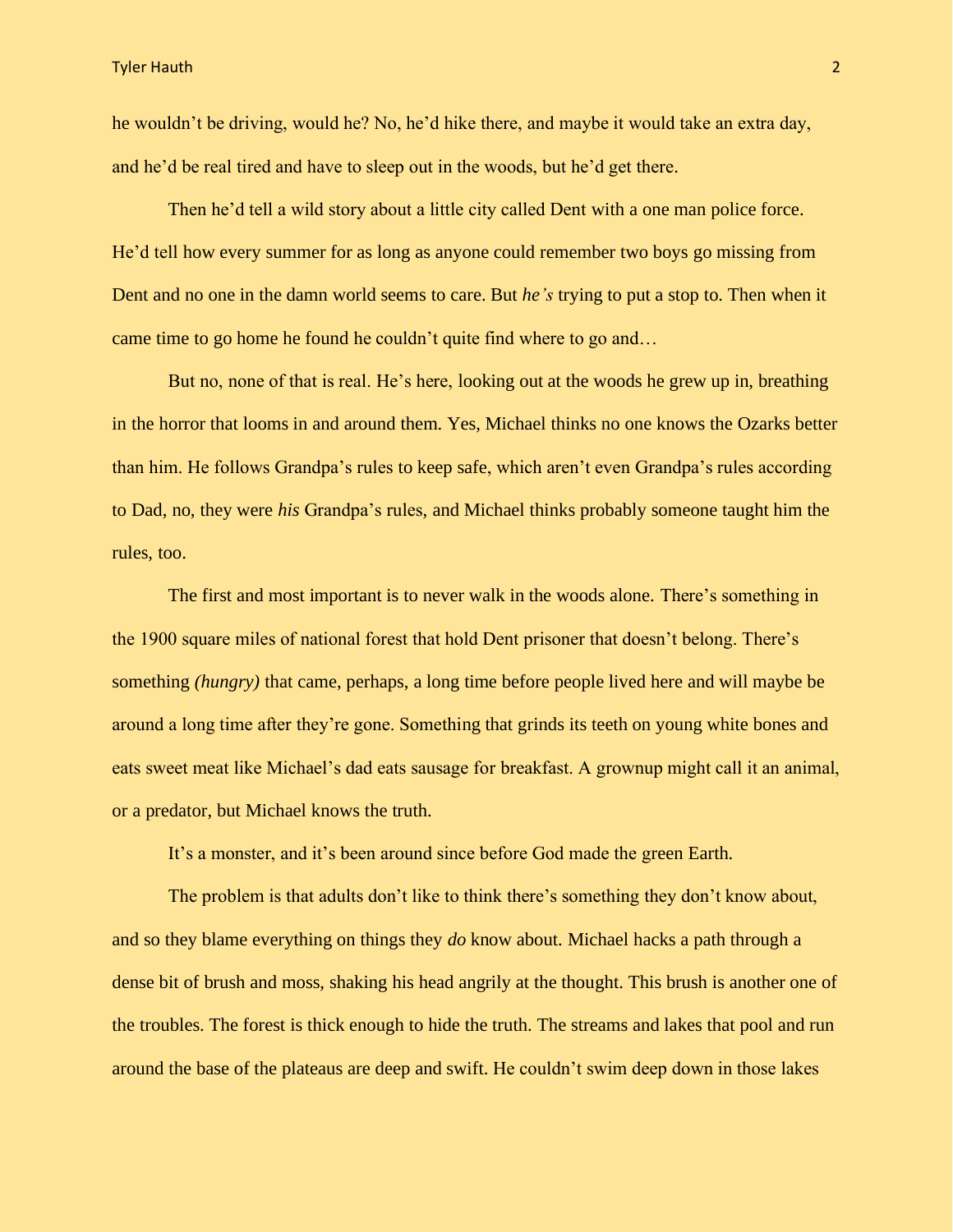and look around at the caves and rocks and muck even if he were brave enough to try. How far down do they go? What's in them?

It's convenient, really, all the ways a kid could go missing. It keeps people from thinking too hard about it. It keeps them from really considering just how often it happens. Just how long it's been going on.

Twice a year for a hundred years, like a sick kind of holiday.

But he knows kids aren't falling in rivers and getting swept into deep lakes. He knows they aren't tumbling off cliffs or getting lost following overgrown trails.

They're being consumed.

The woods around Dent have a power that pulls at curious minds. The Ozarks are a dream, a fantasy of untapped potential and unlimited possibility. But they're also an iron trap that can snap and break a leg and hold you fast and never let you go. They're wolf jaws that crave fawn blood and tear live flesh right off the screaming neck of—

Now summer's almost over and no one has gone missing. With every day that passes toward the start of school the danger mounts. The shadows grow longer, the trees are taller and the rivers run swifter and deeper. The wind blows through the restless woods and screeches against the mountains and bits of old moss and dirt that haven't stirred for a hundred years go airborne and they talk about what the trees looked like and felt like a century ago.

The simple truth is that Michael wants to penetrate the Ozark's secret. He wants to pull the cover off the magicians table and show the whole damn town what's under it. Because the time's coming for another set of boys to disappear; boys just like him, maybe a few years older or younger, but just like him, nonetheless. They just want to walk in the woods and feel the bark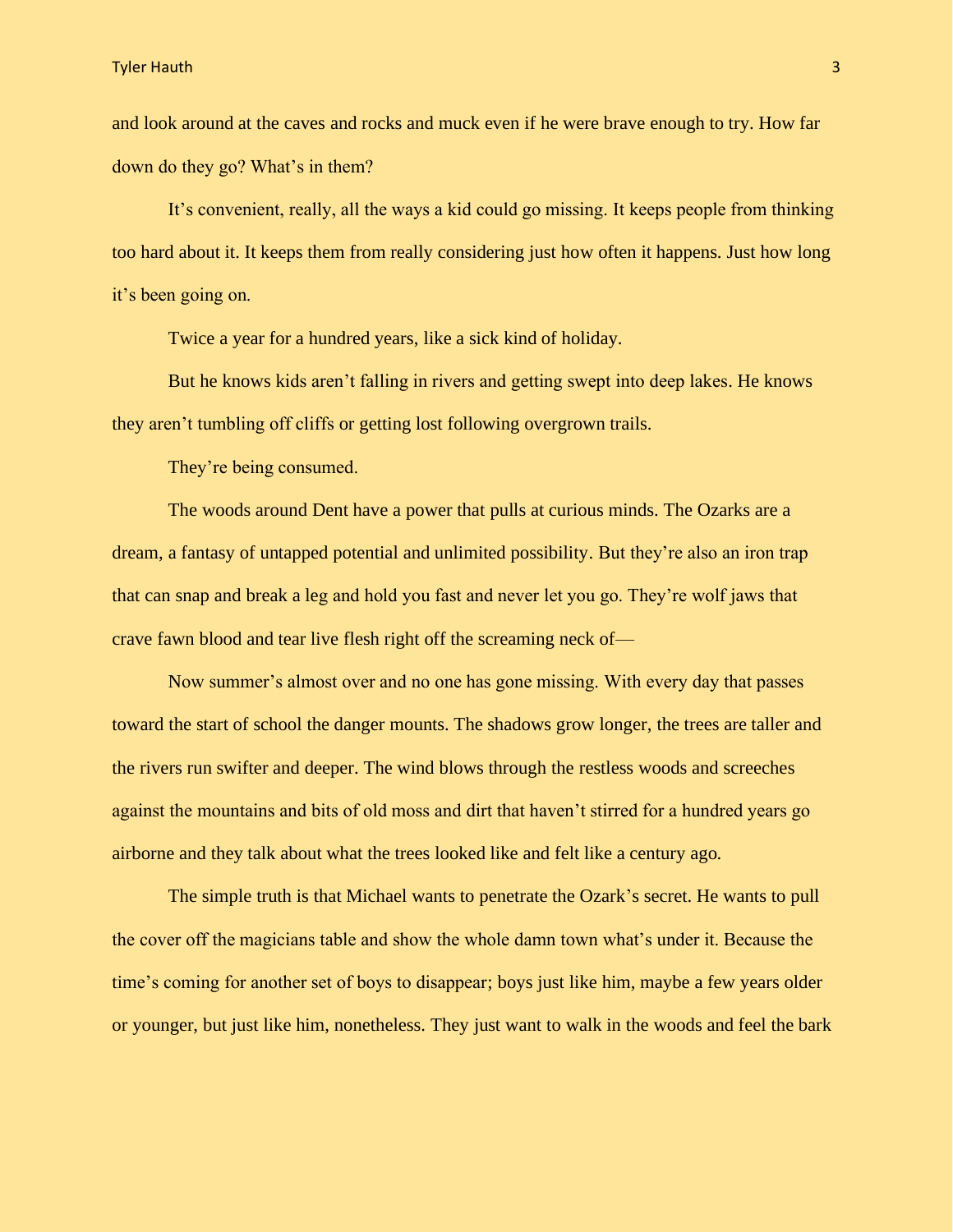Tyler Hauth 4

of the oak trees under their palms and scratch chigger bites the day after while they lie in bed and dream about all the things they've seen.

The key is that the boys are always alone when they disappear, and the two that go are always gone before it's time for school to start. Michael found a clever workaround for the problem of being alone: Gus. And Gus isn't the only thing, either. Aside from his loyal dog, he has an old hatchet and a big KA-BAR from what his father calls *the second Great War*.

It's not the hatchet and knife that keeps him safe, though. Only an idiot would think that. Gus is the real magic; he's like a charm that works to counteract the evil, kind of like how he works to counteract cats and skunks and old ladies that want to yell at you for riding your bike too fast across their lawns.

If there's real evil in the world—the kind of evil that's interminable and lives way out in the deepest corner of the least explored bits of America, that eats children and drinks blood and chews white fat like bubble gum—then dogs are the opposite of it.

He started exploring the mountains by following his compasses needle south and chasing Gus through the deep brush where the last men to walk had been native men (and surely they knew not to walk *there*). There weren't any trails to follow except the ones deer made, so largely he and Gus made their own. That meant thorns and rocks, blood and scabs, spider webs that stretched like bridges and angry blue jays that dove and pecked and chirped.

They trampled brush and sang songs. Michael grabbed pieces of bark off 200-year-old pine trees just to hold the skin in his sweaty palms. They made the kind of trail that only a boy and his dog might have made. He thought some of the things they stepped on probably hadn't ever been stepped on before. At least not by anything that walked on two feet.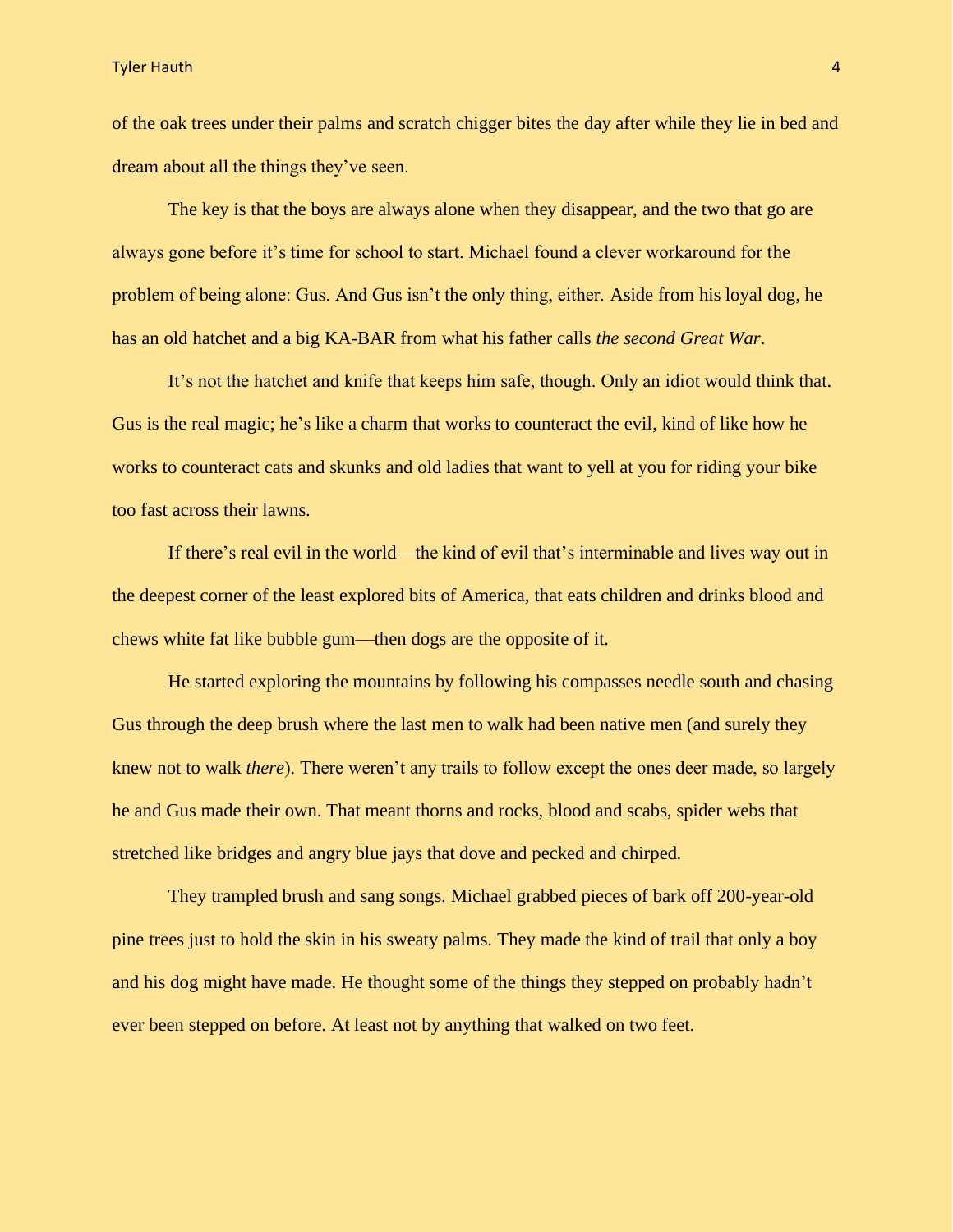Tyler Hauth 1988 – Samuel Communication of the Communication of the Communication of the Communication of the C

They chipped away at the woods like archaeologists. The pressure mounted as Autumn neared.

And suddenly it was the last Friday of summer and he knew that today was going to be the day he discovered the truth about Dent. There was a hint of promise in the air, not unlike the thing that built as Christmas grew steadily closer and then erupted as the sun came through the frosted window on Christmas morning and lit up the little drops of water coalesced on the outside of the glass and dripping down the ice.

Yes, he thought today was a bit like Christmas morning. Something big was going to happen and all he had to do was hold steady.

He woke at dawn, offering the lame excuse to his folks that he was working on the old motorcycle he'd pulled out of the junkyard—the same excuse he'd floated all summer.

Just one more day. That's all he needs.

Cause next week school will be back in session and that means the curse will be lifted until next summer.

That means something *is* going to happen. Today, two boys are going to go missing in Dent.

And he barely has time left to figure out how to put a stop to it.

\*\*\*

By noon, he's dripping sweat and covered in fat black Arkansas ticks. The trees weave in the wind like Grandma's needle, concealing secrets only they know, hiding before his curious gaze. He watches them anyway. He calls out, telling them he's coming to see what's under their branches whether they like it or not.

Gus barks importantly.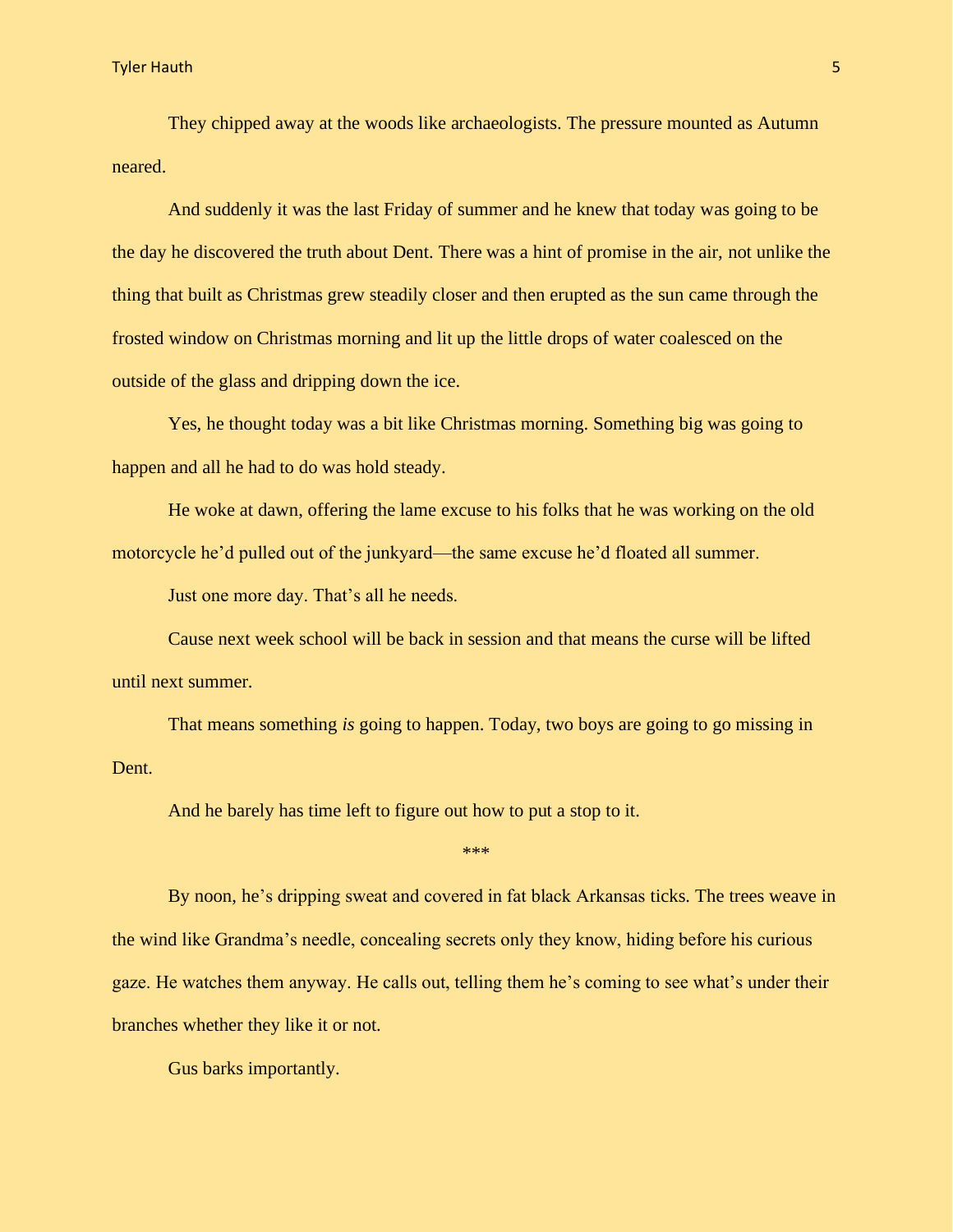It gets gradually cooler as he fights deeper into the reserve, and somehow quieter even through the ruckus of wind rattling the plums and cherries crowding around the oaks and maples. Gus drops his head and plows forward. He scrambles against bare rock and claws through rich dirt and Michael follows dutifully, thinking that four legs are better than two not for the first time.

The breeze grows as they climb. It smells like wildflower and pine pitch and fresh rain. They both stop to take in that summer smell.

"We can go for another hour or two," he tells Gus absently, just talking to see what it's like to have a human voice reverberate in the untouched wild around him.

He sinks into silence as they continue. Here where the trees and plateaus and mountains loom over you and seem to press with a real and verifiable pressure the deeper you get, silence is easy. He's infiltrating the mountains in an effort to learn their secrets, and it occurs to him that these secrets might not be things that are meant to be known. He can feel them when he stands at the edge of a clearing and looks into the shadows, and especially when he holds at the top of a ridge and looks down at the tight treetops that hug one another so close they're like a roof.

What's beneath them?

They go further. Gus helps break a trail, always south, and Michael hacks at thorns and vines and little saplings crying for life with his hatchet, both to mark their way and to make it easier the next time they come. He imagines himself like Lewis (or Clark—he doesn't care much which) making his way across America and wonders if they had any dogs with them. None of his teachers ever said they did, but he learned a long time ago that people don't give dogs the credit they deserve.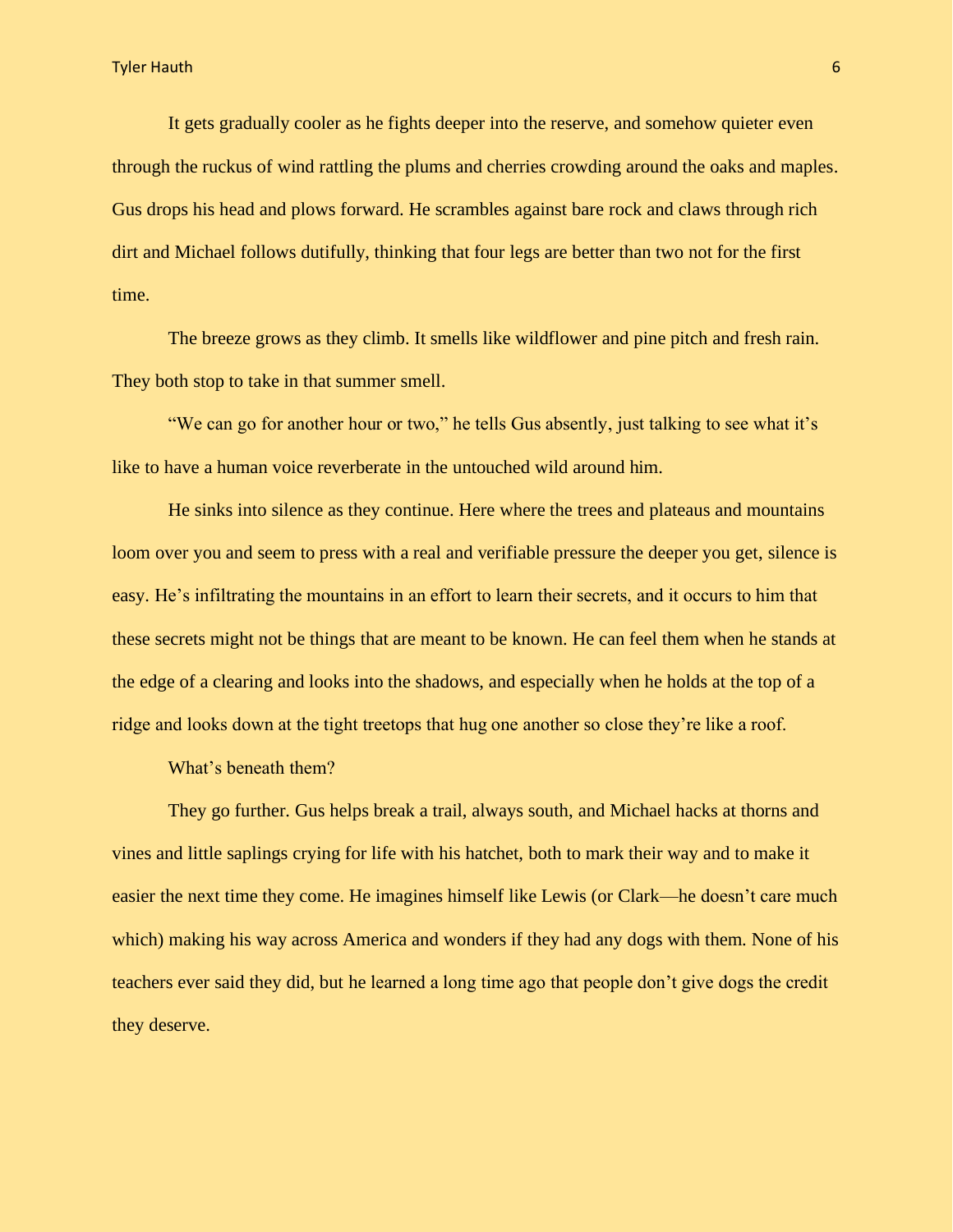Eventually they find themselves on a rabbit trail and Michael hews an X into a river willow, knocking the bark off to expose the bright, live wood beneath it. The wind's blowing through the kaleidoscope of leaves overhead and creating a roar of branch and frond and needle that drowns out the sound of their steps. It sweeps through the tree trunks, reaching down and onto the untouched ground. It pulls dust off old rocks and pollen off flowers.

The wind tells secrets and Michael listens while the Ozark Mountains swallow him whole.

They go like that for a long while, plain hiking, until they're interrupted suddenly and unexpectedly by a young buck with a rich coat of velvet on its antlers. The big deer appears in a clearing a good stone's throw beneath them.

Gus freezes and points, like all good dogs do when they notice something that can breathe and bleed out in the woods, and Michael follows Gus's nose and drinks in the sight of the fledgling deer. It's a big bodied specimen, the kind of deer that flirts with you all summer long and then disappears come hunting season.

It inhales and turns its head. He can almost smell the foreign scent that fills its nose. It'll be a scent heavy with human and dog. A scent rich with intruders that don't belong. It takes another breath and thinks about what it tastes and smells.

He watches it wistfully, wishing he could fill himself with the spirit of the woods like animals could, wishing he could taste the bark and breathe the flowers, wishing he could—

A gunshot ruptures the afternoon and Gus hits the ground. For a wild moment, Michael thinks he's hit.

Then the deer staggers.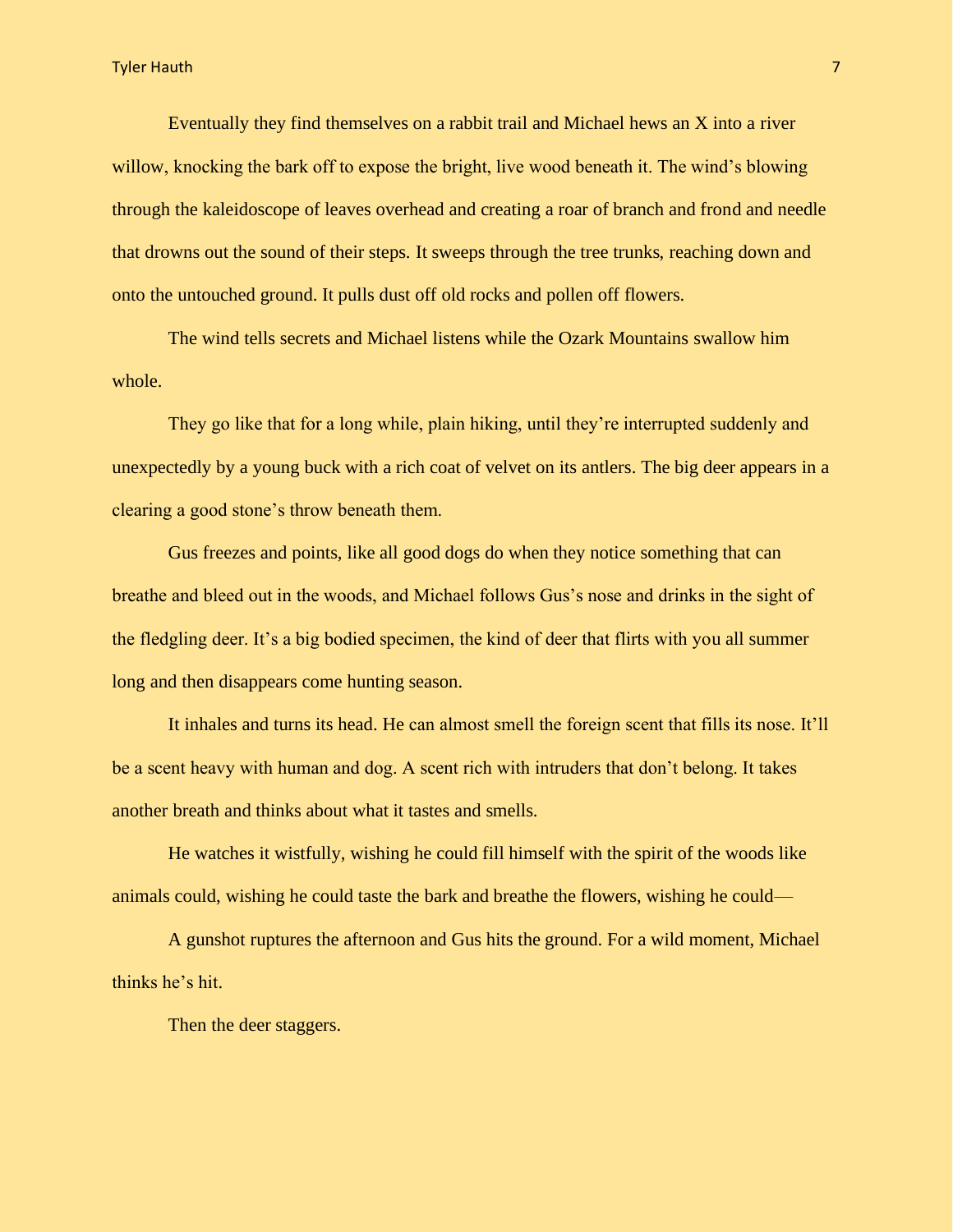He grunts, both relieved and bewildered to see a red spot blooming just before the deer's shoulder. The blood spreads like ink on a tablecloth.

It takes a step, almost thoughtfully. It drops its head, as if to study a spot on the ground. He thinks it looks like its praying. Then it falls.

"Stay," he hisses at Gus. His blood is thick old oil that was left in a machine for thirty years and his heart is an ancient engine that can't pump through the sludge. He tries to breathe tries to still his roaring blood—and he feels ancient gears getting bogged down in all that muck. His pulse beats in his temple, his breath wheezes in sharp, quick gasps even though he knows he needs to be quiet and calm.

He scans the tree line for any sign of movement. He strains his ears to pick up anything beneath the wind. The ridge is only a bowshot away. It's so close Michael heard the sound of the deer's body hitting the ground. But who shot it?

A man moves out of the shadows and comes to stand in the clearing, as if to answer his question. He looks so plain, so ordinary, that Michael's heart starts to still. He has a rifle over his shoulder, what looks like a .308, and an old cap on his head. His jeans are torn and caked with dirt, and it doesn't look like he's wearing shoes. Under the hat, he's bald, and Michael can't tell if he looks so old because he has no hair or because of the unkempt white beard on his face.

The man turns and says something. The words are lost in the wind. Michael curses himself for not having better ears—and then a boy walks into the clearing and his mind stops working for a few seconds.

He knows that boy. *He knows that boy because that's Thomas Vokey, and Thomas Vokey went missing two years ago*. Thomas was a few grades ahead of him, a quiet kid that lived on the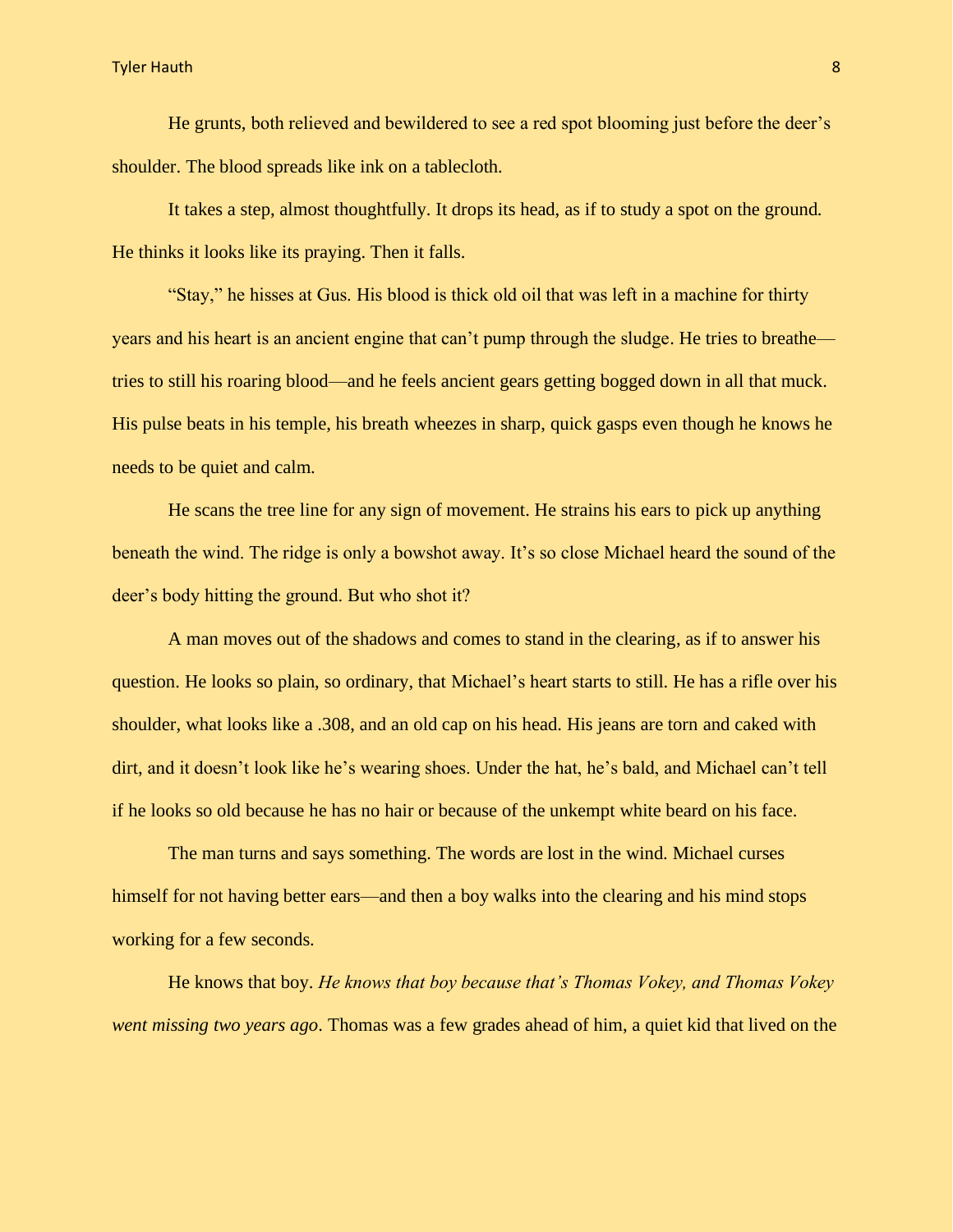Tyler Hauth 9

other side of town near Floyd and Doug. In school, he had long blonde hair that he kept back in a ponytail. Michael's father called him a hippie. But now he's bald. And he has no shoes.

It looks like he hasn't washed his clothes since the day he went missing.

Thomas stands next to the old man and the two of them gaze at the deer thoughtfully. Their mouths don't move. They stare as if confused about how it ended up there. Then the old man's lips part and Thomas looks up from the deer and says something in return. The wind has shifted and it's carrying their words away from him.

He wants to sneak closer to hear what they're saying, but he's also rooted to the spot in fear. He thinks if he could just close the distance by half, he'd be able to pick up on the conversation.

His mind can barely move for the uncertainty. Does he have it all wrong? Is it possible there's no monster at all, and all the sense that's pressed into his mind with real, almost palpable, veracity, is just an overactive imagination, like his folks would probably say if he'd ever been dumb enough to bring any of this to their feet?

But then… that old man can't have been stealing boys a hundred years ago.

Thomas turns and calls something out into the trees.

Michael has just enough time to wonder if someone else is waiting in the shadows before the tree line shimmers with an impossible flurry of movement. A rush of bald, dirty men come fast out of the trees like fog off the hot ground on a cool morning. More than a dozen, maybe more than two dozen—too many to count.

The shock of seeing so many peculiar people so far away from Dent makes his heart well up in his throat. He feels like he's going to choke on his blood and he has to put a hand over his mouth to keep from screaming.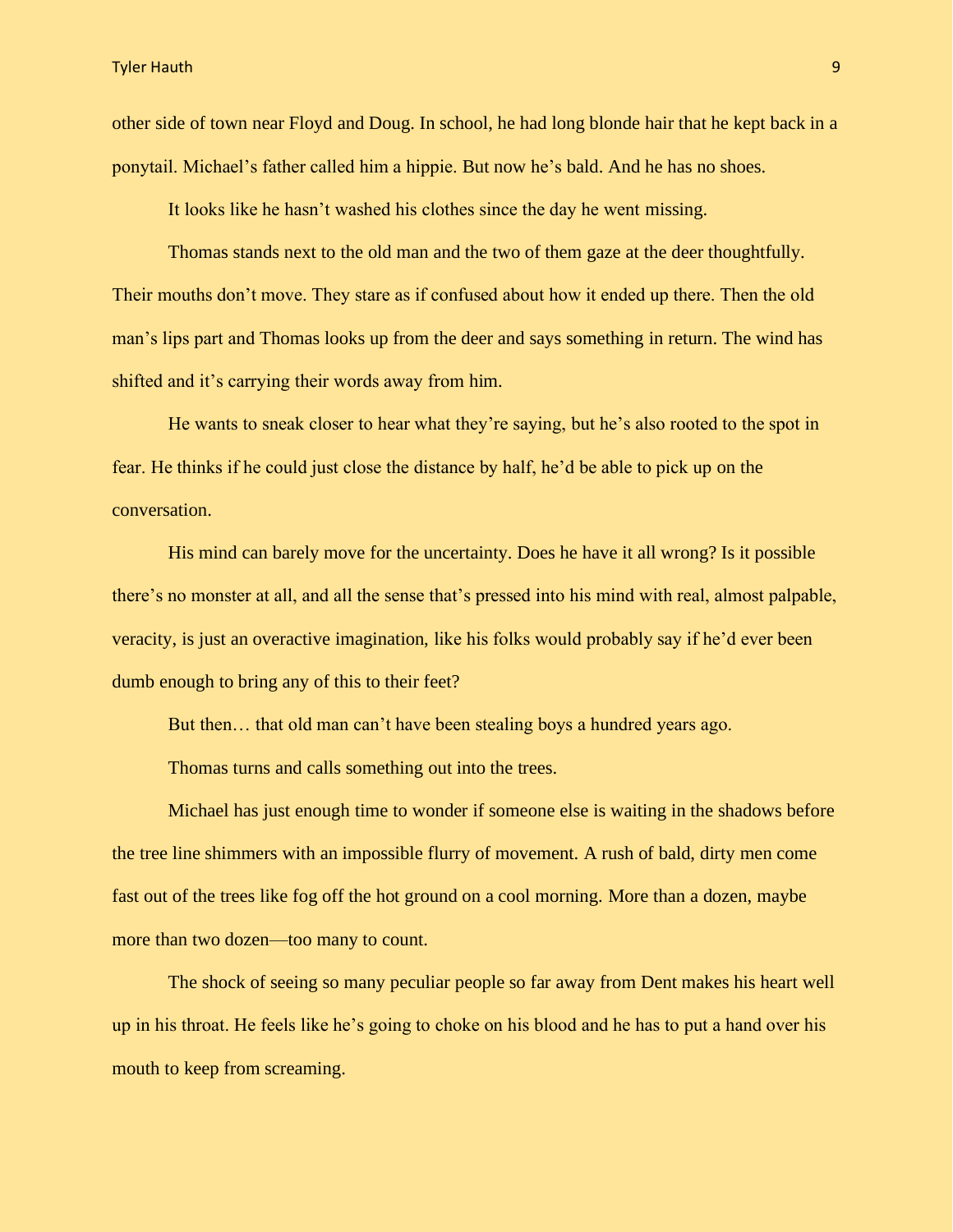He tries hard to look for familiar faces among the twenty or thirty curious people. His mind works hard to remember names—*what were the other boys names? —*and Michael's horrified to realize he can't remember. He can't remember any of the other boys, even though it's impossible for him to have forgotten so fast, even though it's absolutely intolerable for it to have become such a regular part of life that all he can remember from all the names, from all the faces, is Thomas Vokey.

How can he not even remember the other boy that went missing last summer? How could he have already forgotten?

A pair of older boys, probably in their late teens, are struggling with something at the tree line and Michael strains his eyes to see. They wrestle it into the open and Gus whines slightly. It's a dead black bear, hung on a big green branch. They bring it next to the deer and then step back.

The old man raises a hand, and the frantic movement in the clearing stills. He takes off his cap. Those simple actions—the raising of a hand, the taking off of a cap—somehow capture the collective attention of the whole group.

This time his voice carries far enough for Michael to hear his words clearly. "We pay this sacrifice so that we may worship."

Spurred to action by that curious statement, a trio of boys begin making a fire. They build it with the lazy practice of scouts that have built a thousand fires and probably will build a thousand more. It quickly become a big thing, with a spout of flame that licks 15 or 20 feet into the sky. The clearing smells of burning wood and smoke.

The congregation turns to the trees they came from. Michael studies their backs, then the trees.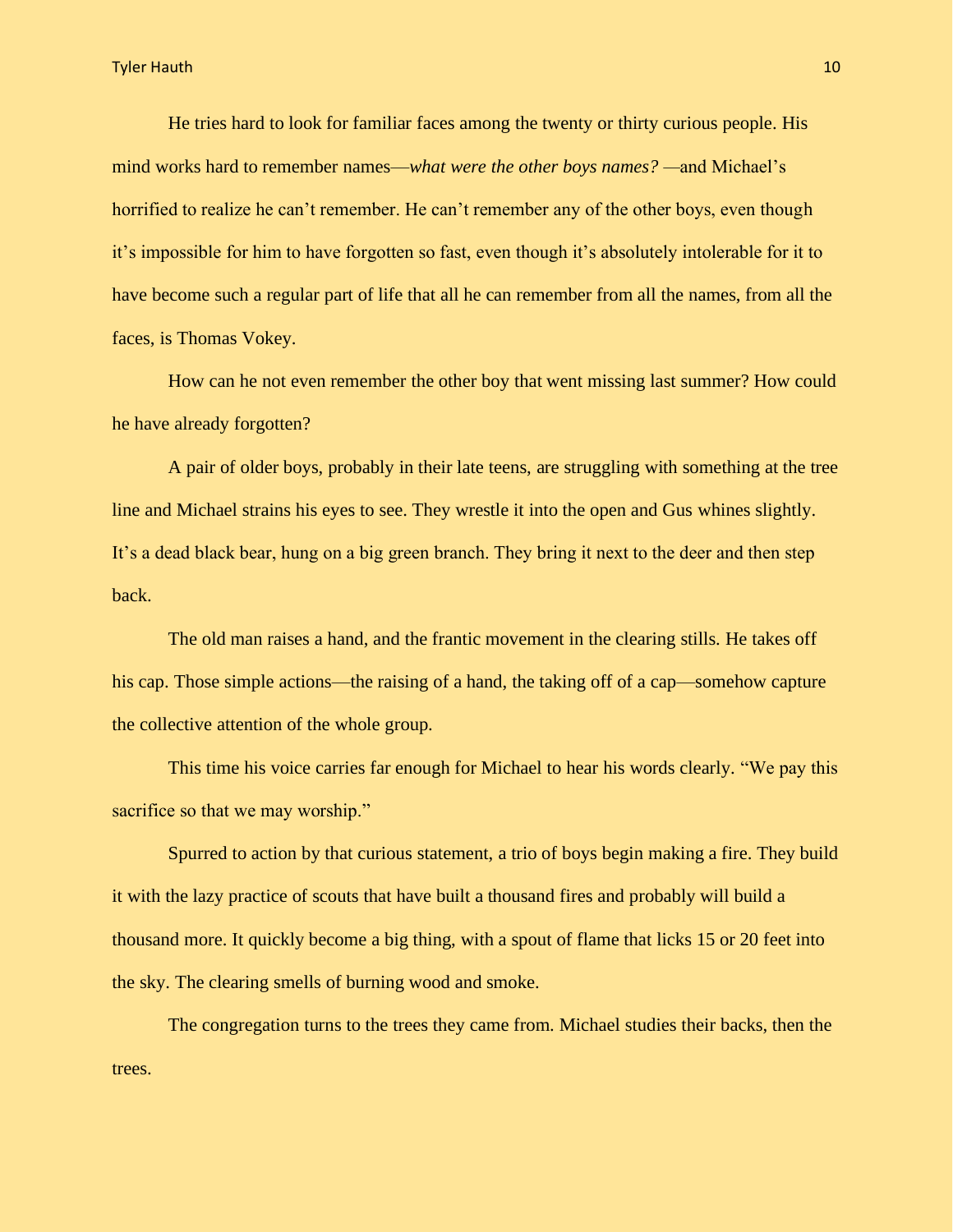He holds his breath.

Nothing happens.

Still, a horrible feeling bubbles up in his belly that what they're waiting on isn't a good thing, that what they worship isn't a good thing. He searches for the courage (or cowardice) to get up and run. The overwhelming sense that something is about to happen blots out all the curiosity that's driven him this far in the first place. The secret he came to expose, the horror he set out to stop, is so potent he can barely breathe.

He starts to get to his feet and freezes.

The trees are moving.

He squints, so afraid he can barely breathe. He thinks he sees something in their shadows, hiding in the dark like a rat in a cellar. Gus lifts his nose. They see it together, hulking close to the ground. Or is it looming thinly at the very top of the branches?

Michael thinks, for no particular reason, that it may be grunting. He thinks it may be breathing out of a mouth that has a thousand teeth and dripping drool down an ancient chin. He thinks there might be bits of boy meat in its mouth, rotting and festering.

Grandpa says the strong hand that reaches from the grave is the hand you want on the wheel. He feels that hand now clawing from fresh tilled earth and trying to pull him down into the muck and suffocate him. The terror tries to yank him into the tomb it climbed out of and he fights it off by grabbing at Gus's neck and squeezing his eyes tight.

The trees stop moving. He notes how quiet it is with a chill. A moment ago, the woods were alive. But now… the wind must have gotten trapped in a valley. The branches are glassy, and the leaves are like carpet. The congregation of bald worshippers are silent; Thomas is among them—*a part of them*.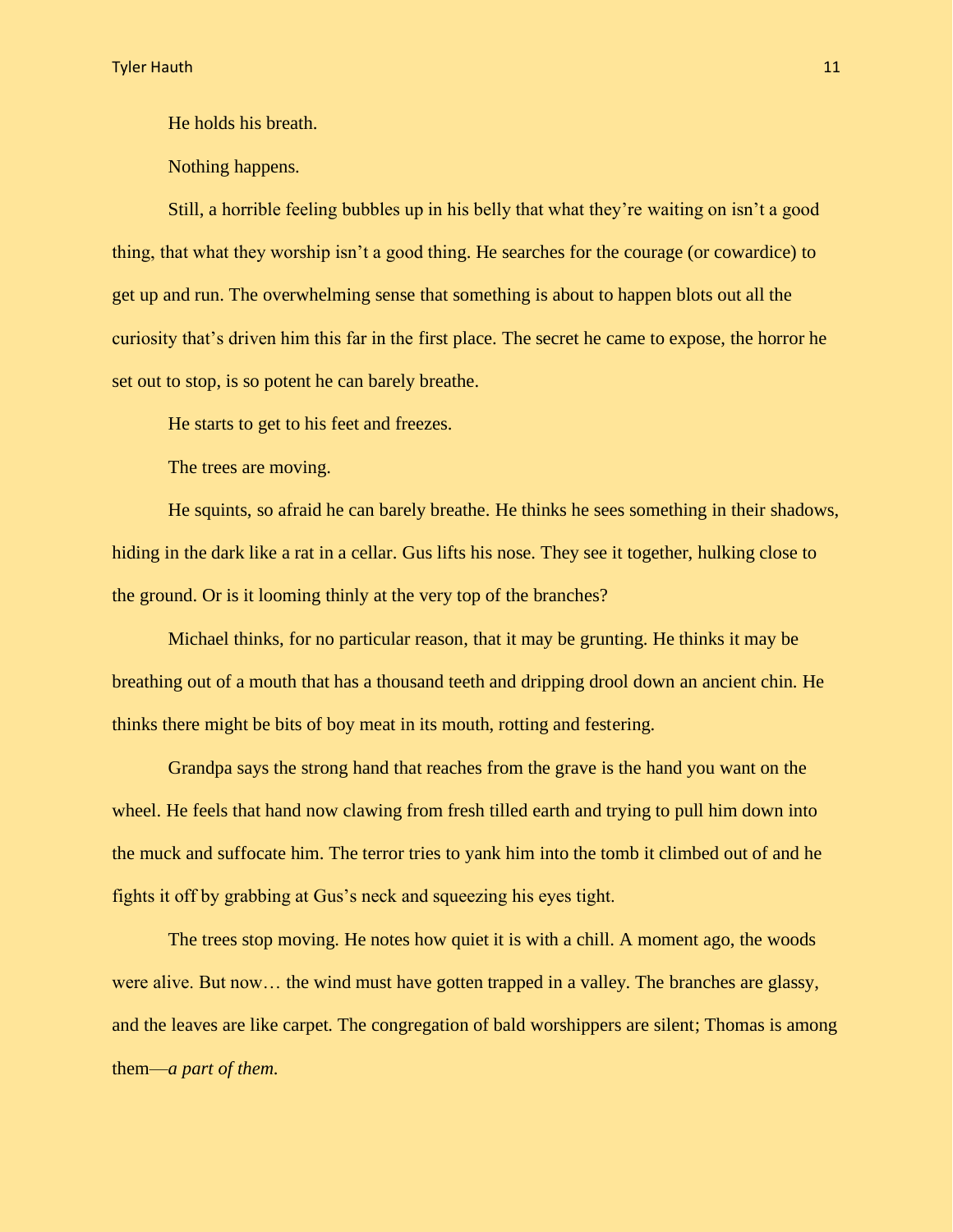He settles back into position carefully and listens harder; there are no birds singing, no insects buzzing. Gus is behind him and he doesn't seem like he wants to be in front.

He takes a deep breath to calm his mind and he smells an animal smell, an old barn smell, a broken shotgun smell; a smell like a coffin in a funeral parlor where Grandpa rested like an old scarecrow. There's something other than the bald men and the fire and the dead bear and deer.

Gus crawls next to him on his belly. He sticks his nose just past his knee, but doesn't dare go even an inch further. He licks the dirt and tastes iron and nitrogen and sulfur. He sniffs and smells the deer and blood and all the other things beyond them… but…

Gus whines.

Michael turns to him, puts a hand on his head and pets him. His ears aren't perked anymore. His head is down, his tail is tucked between his legs. He follows the loyal dog's gaze and looks over the bald heads in the clearing.

He feels a wild flash of fear. The lunatic dread from before come roiling back in like a semi-truck, it comes like an avalanche of snow off the peak of a mountain, it comes like a trailer full of cement that has no breaks and is tumbling down from a big height.

The trees move again. He looks around him and sees the branches over his own head are still as dirt.

*No,* he thinks madly.

Branches crack. A groan comes from the woods, as if all the world is collectively sighing. The ground moans.

A gargantuan, primeval figure takes shape; for a moment, Michael can't register what he's seeing. Then his mind absorbs it, and he feels himself go insane like a punch to the gut.

The barefoot worshippers collapse.